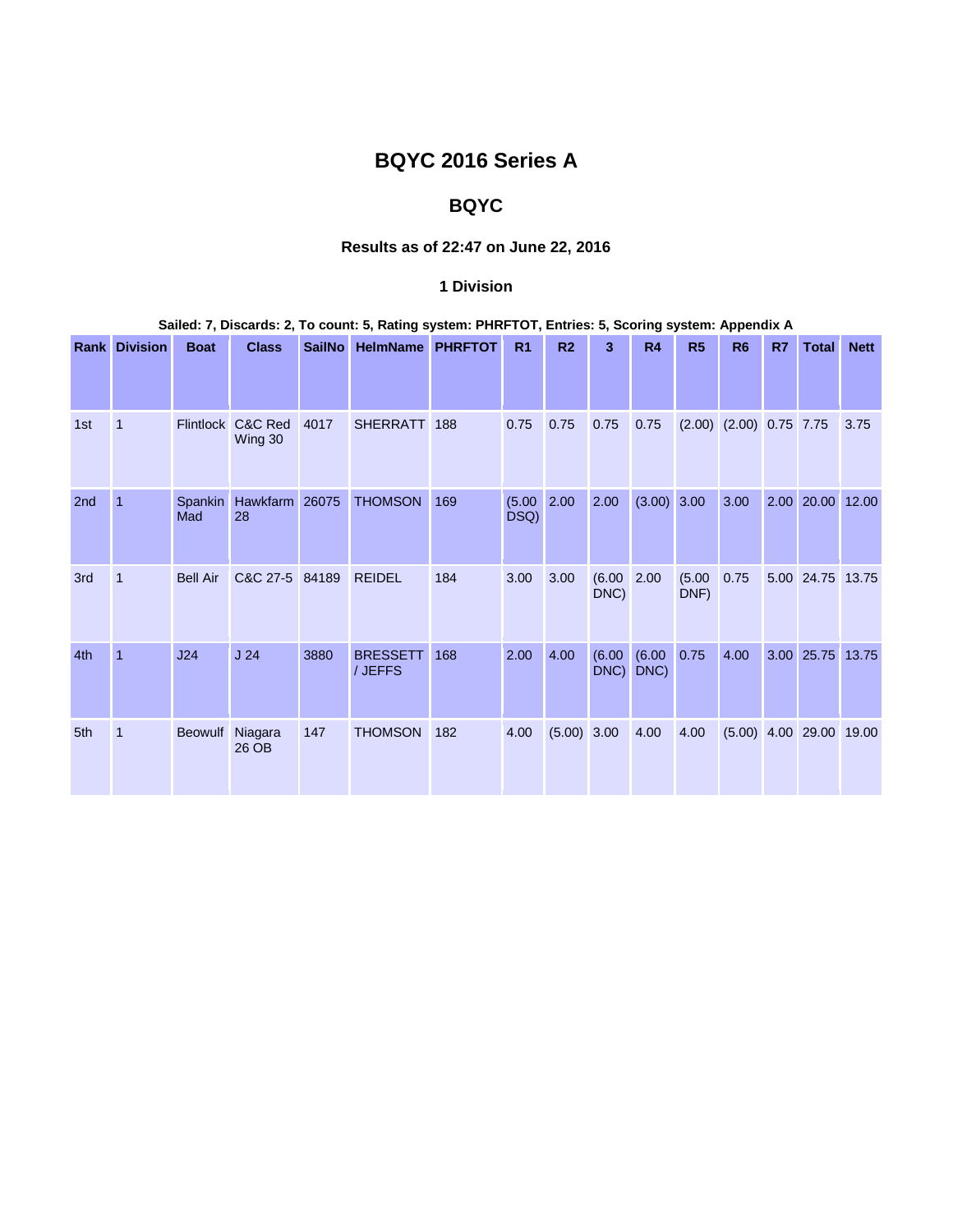### **2 Division**

|     | <b>Rank Division</b> | <b>Boat</b>      | <b>Class</b>                     | <b>SailNo</b> | <b>HelmName</b>  | <b>PHRFTOT</b> | R <sub>1</sub> | R <sub>2</sub>         | 3             | R4             | R <sub>5</sub>     | R <sub>6</sub>                     | R7   | Total            | <b>Nett</b> |
|-----|----------------------|------------------|----------------------------------|---------------|------------------|----------------|----------------|------------------------|---------------|----------------|--------------------|------------------------------------|------|------------------|-------------|
|     |                      |                  |                                  |               |                  |                |                |                        |               |                |                    |                                    |      |                  |             |
| 1st | 2                    | Meggie<br>J      | Tanzer<br>26                     | 406           | <b>DOLAN</b>     | 220            | $(0.75)$ 0.75  |                        | 0.75          | 0.75           |                    | $0.75$ $(2.00)$ $0.75$ 6.50        |      |                  | 3.75        |
| 2nd | $\overline{2}$       | Mocha<br>Magic   | C&C 27-<br>3                     | 74021         | <b>MCGARVEY</b>  | 202            | (5.00)<br>DNC) | 2.00                   | $(3.00)$ 2.00 |                | 2.00               | 0.75                               | 3.00 | 17.75 9.75       |             |
| 3rd | $\overline{2}$       | Just Our<br>Pace | Paceship 1023<br><b>PY 26 IB</b> |               | <b>CURTIS</b>    | 224            | 2.00           | 3.00                   | 2.00          | (5.00)<br>DNC) |                    | $3.00$ $(4.00)$ $4.00$ 23.00 14.00 |      |                  |             |
| 4th | $\overline{2}$       | <b>Patronus</b>  | Tanzer<br>22                     | 1612          | <b>MACDONALD</b> | 217            | (5.00)<br>DNC) | $(5.00 \ 4.00$<br>DNC) |               | 3.00           | 5.00<br><b>DNC</b> | 3.00                               |      | 2.00 27.00 17.00 |             |

### **Sailed: 7, Discards: 2, To count: 5, Rating system: PHRFTOT, Entries: 4, Scoring system: Appendix A**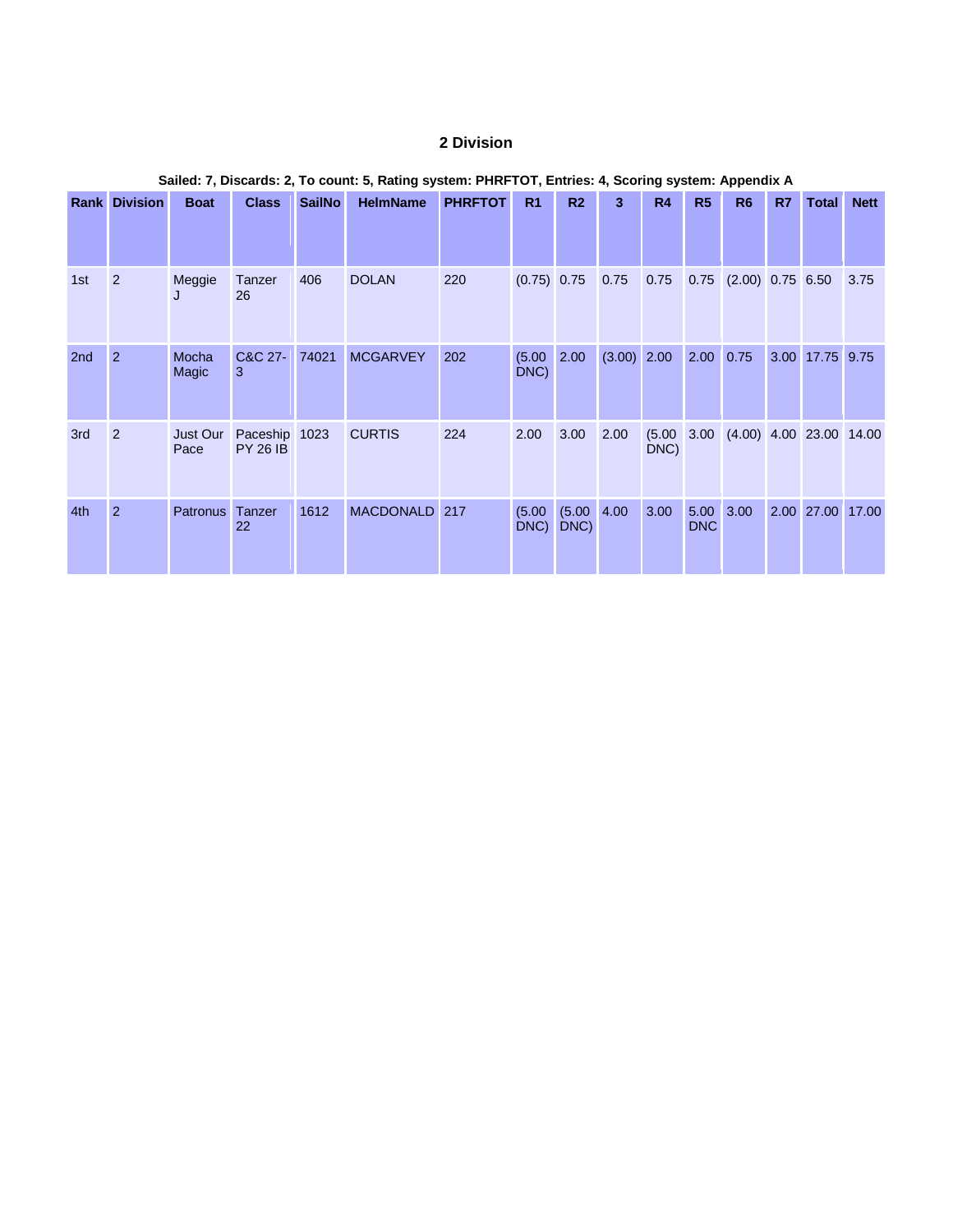### **3 Division**

|          | <b>Rank Division</b> | <b>Boat</b>              | <b>Class</b>          | <b>SailNo</b> | <b>HelmName</b> | <b>PHRFTOT</b> | R <sub>1</sub>          | R <sub>2</sub>                                          | 3             | <b>R4</b>     | R <sub>5</sub>           | R <sub>6</sub>           | R7                               | <b>Total</b> | <b>Nett</b> |
|----------|----------------------|--------------------------|-----------------------|---------------|-----------------|----------------|-------------------------|---------------------------------------------------------|---------------|---------------|--------------------------|--------------------------|----------------------------------|--------------|-------------|
| 1st      | $\mathbf{3}$         | Grayling                 | Grampian<br>26 OB     | 431           | COOKE           | 239            | 0.75                    | 0.75                                                    | 0.75          | $(2.00)$ 2.00 |                          | $(5.00)$ 2.00            |                                  | 13.25 6.25   |             |
| 2nd      | $\overline{3}$       | <b>Dream</b><br>Weaver   | Tanzer 26             | 480           | <b>LLOYST</b>   | 238            | (5.00)                  | $(5.00)$ 3.00                                           |               | 0.75          | 0.75                     | 0.75                     | 4.00                             | 19.25 9.25   |             |
| 3rd      | $\mathbf{3}$         | Irish<br>Rover III       | Catalina<br>30 TMBS   | 6135          | <b>SULLIVAN</b> | 208            | $(12.00 \ 3.00$<br>DNC) |                                                         | 2.00          | 3.00          | (8.00)<br>DNS)           | 2.00                     | 0.75                             | 30.75 10.75  |             |
| 4th      | $\overline{3}$       | Chudan                   | Tanzer 26             | 497           | <b>CORBETT</b>  | 239            | 2.00                    | 4.00                                                    | $(6.00)$ 4.00 |               | $(12.00 \ 3.00$<br>DNC)  |                          | 3.00                             | 34.00 16.00  |             |
| 5th      | $\mathbf{3}$         | Silent<br>Running        | <b>C&amp;C 25</b>     | 44098         | <b>SMITH</b>    | 239            | 4.00                    | 2.00                                                    | 4.00          | 7.00          | (8.00)<br>DNF)           | 4.00                     | (12.00 41.00 21.00<br>DNC)       |              |             |
| 6th      | $\overline{3}$       | Quinte                   | Hullmaster 19<br>31   |               | <b>SHAW</b>     | 256            | 3.00                    | $(12.00 \ 5.00$<br>DNC)                                 |               | 6.00          | 4.00                     | $(8.00)$ 6.00            |                                  | 44.00 24.00  |             |
| 7th      | $\mathbf{3}$         | Freya                    | Grampian<br>26 IB     | 516           | <b>RENDER</b>   | 261            | 6.00                    | (7.00)                                                  | $(8.00)$ 5.00 |               | 3.00                     | 6.00                     | 5.00                             | 40.00 25.00  |             |
| 8th      | $\mathbf{3}$         | Won By<br>One            | Hunter<br><b>25SD</b> | 25            | <b>KROCK</b>    | 263            | 7.00                    | 8.00                                                    | 9.00          | 8.00          | $(12.00 \t 7.00$<br>DNC) |                          | $(12.00 \ 63.00 \ 39.00$<br>DNC) |              |             |
| 9th      | $\mathbf{3}$         | Moments Northern<br>Away | 25                    | 169           | CAMPBELL        | 246            | (12.00 6.00)<br>$DNC$ ) |                                                         | 7.00          | 9.00          | 8.00<br><b>DNF</b>       | DNC) DNC                 | (12.00 12.00 66.00 42.00         |              |             |
| 10th 3   |                      | Wanda-<br>rer            | Edel 26               | 55            | WANNAMAKER 272  |                | $DNC$ )                 | $(12.00 \t (12.00 \t 12.00 \t 10.00 \t 8.00$<br>$DNC$ ) | <b>DNC</b>    |               | <b>DNF</b>               | 12.00 8.00<br><b>DNC</b> | <b>DNF</b>                       | 74.00 50.00  |             |
| $11th$ 3 |                      | Locura                   | Catalina<br>30        | 2652          | <b>EASTCOTT</b> | 196            |                         | (12.00 (12.00 12.00 12.00 12.00<br>DNC) DNC) DNC        |               | <b>DNC</b>    | <b>DNC</b>               | 9.00                     | 7.00                             | 76.00 52.00  |             |

#### **Sailed: 7, Discards: 2, To count: 5, Rating system: PHRFTOT, Entries: 11, Scoring system: Appendix A**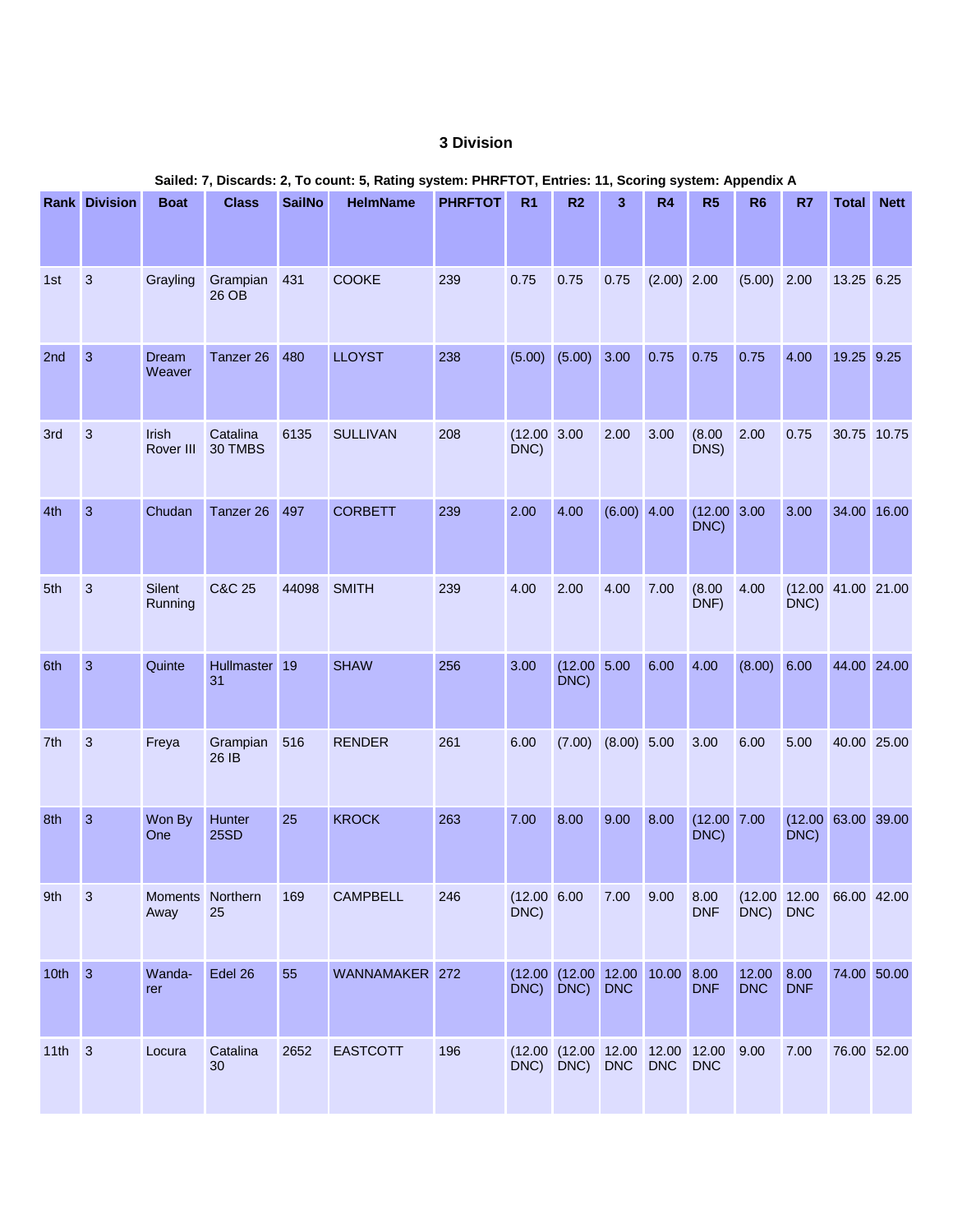### **Shark Division**

|                  | <b>Rank Division</b> | <b>Boat</b>                             | <b>Class</b>            | <b>SailNo</b> | <b>HelmName</b>  | <b>PHRFTOT</b> | R <sub>1</sub> | R2                       | 3              | R4             | R5                      | R <sub>6</sub>       | R7                    | <b>Total</b> | <b>Nett</b> |
|------------------|----------------------|-----------------------------------------|-------------------------|---------------|------------------|----------------|----------------|--------------------------|----------------|----------------|-------------------------|----------------------|-----------------------|--------------|-------------|
|                  |                      |                                         |                         |               |                  |                |                |                          |                |                |                         |                      |                       |              |             |
| 1st              | Shark                | Tiger Niles SHARK 1489                  | 24                      |               | <b>AKER</b>      | 220            | (3.00)         | (3.00)                   | 0.75           | 3.00           | 0.75                    | 0.75                 | 0.75                  | 12.00 6.00   |             |
| 2nd              | Shark                | Great<br>White                          | <b>SHARK</b> 1880<br>24 |               | <b>MACKLIN</b>   | 220            | 2.00           | 0.75                     | 2.00           | 2.00           | 2.00                    | (7.00)               | (4.00)                | 19.75 8.75   |             |
| 3rd              | Shark                | Higher<br>Love                          | <b>SHARK 1485</b><br>24 |               | LANDER, R        | 220            | 0.75           | 2.00                     | (6.00)         | 5.00           | 5.00                    | (9.00)               | 3.00                  | 30.75 15.75  |             |
| 4th              | Shark                | <b>Stress</b><br>Relief                 | SHARK 612<br>24         |               | <b>STARR</b>     | 220            | (5.00)         | 5.00                     | 3.00           | 4.00           | (13.00 2.00<br>DNC)     |                      | 2.00                  | 34.00 16.00  |             |
| 5th              | Shark                | Pinner                                  | <b>SHARK</b> 1769<br>24 |               | <b>FINDLATER</b> | 224            | 4.00           | 4.00                     | (7.00)         | 0.75           | 6.00                    | 3.00                 | (13.00)<br>DNC)       | 37.75 17.75  |             |
| 6th              | <b>Shark</b>         | Mako                                    | <b>SHARK</b> 1762<br>24 |               | <b>WAGER</b>     | 220            | 6.00           | 6.00                     | (9.00)         | 8.00           | $(13.00 \ 4.00$<br>DNC) |                      | 6.00                  | 52.00 30.00  |             |
| 7th              | Shark                | Grey<br>Hound                           | SHARK 384<br>24         |               | <b>GRAY</b>      | 220            | 8.00           | 7.00                     | 4.00           | $(11.00)$ 4.00 |                         | (13.00 9.00)<br>DNC) |                       | 56.00 32.00  |             |
| 8th              | Shark                | Head over<br>Heels                      | <b>SHARK</b> 1473<br>24 |               | LANDER, C        | 220            | 7.00           | 9.00                     | 5.00           | $(10.00)$ 3.00 |                         | 10.00                | $(11.00)$ 55.00 34.00 |              |             |
| 9th              | Shark                | Airush                                  | SHARK 36<br>24          |               | <b>STEINITZ</b>  | 220            |                | $(10.00)$ $(11.00)$ 8.00 |                | 6.00           | 7.00                    | 6.00                 | 8.00                  | 56.00 35.00  |             |
| 10 <sub>th</sub> | Shark                | Destination SHARK 1112<br>Sao Miguel 24 |                         |               | <b>PACHECO</b>   | 220            | (11.00) 8.00   |                          | $(11.00)$ 7.00 |                | 8.00<br><b>DNS</b>      | 8.00                 | 5.00                  |              | 58.00 36.00 |
| 11th             | Shark                | Rub-a-Dub SHARK 1892                    | 24                      |               | <b>LEGATE</b>    | 220            | 9.00           | (10.00) 10.00            |                | 9.00           | (13.00 5.00)<br>DNC)    |                      | 10.00                 | 66.00 43.00  |             |

### **Sailed: 7, Discards: 2, To count: 5, Rating system: PHRFTOT, Entries: 12, Scoring system: Appendix A**